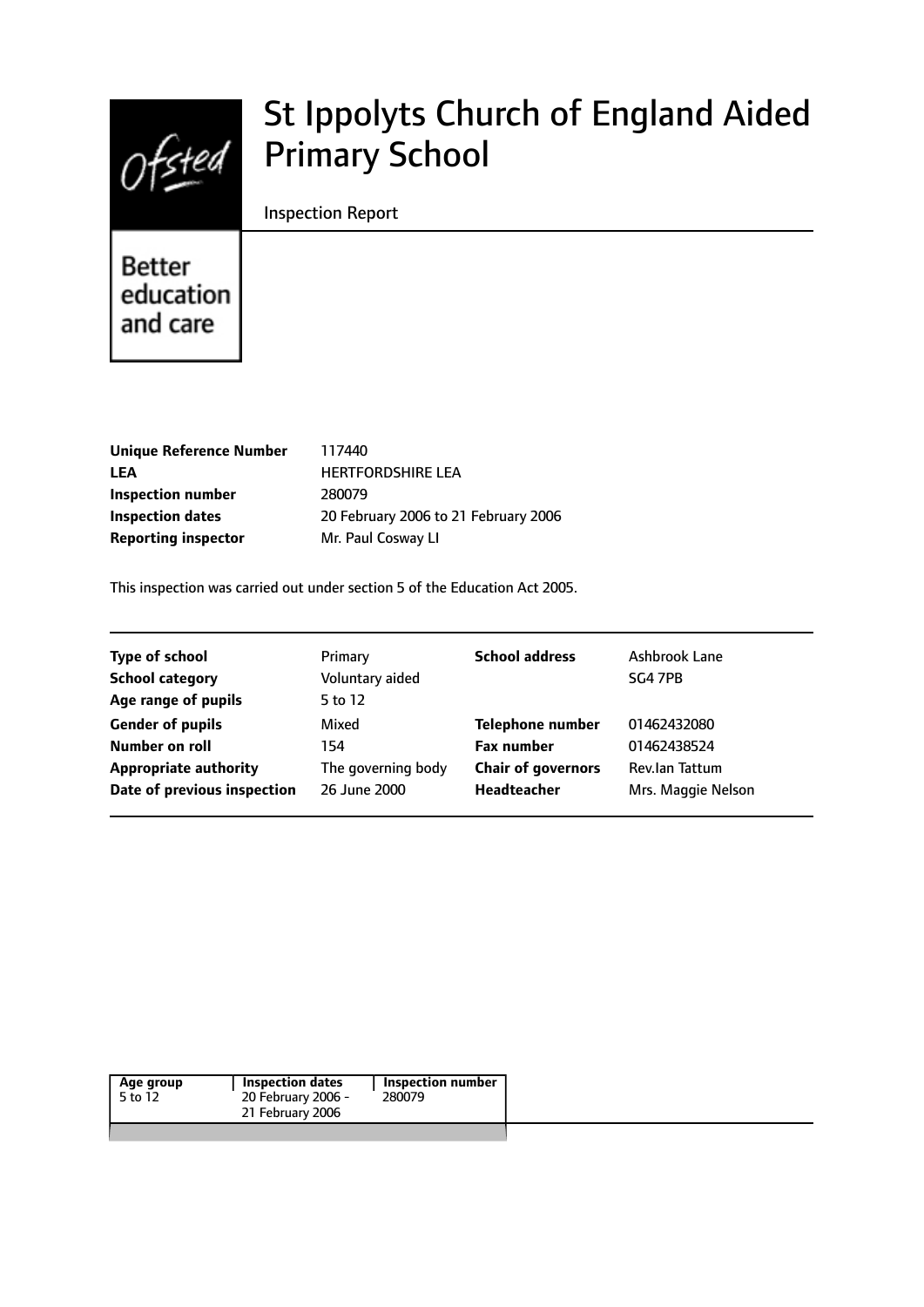© Crown copyright 2006

#### Website: www.ofsted.gov.uk

This document may be reproduced in whole or in part for non-commercial educational purposes, provided that the information quoted is reproduced without adaptation and the source and date of publication are stated.

Further copies of this report are obtainable from the school. Under the Education Act 2005, the school must provide a copy of this report free of charge to certain categories of people. A charge not exceeding the full cost of reproduction may be made for any other copies supplied.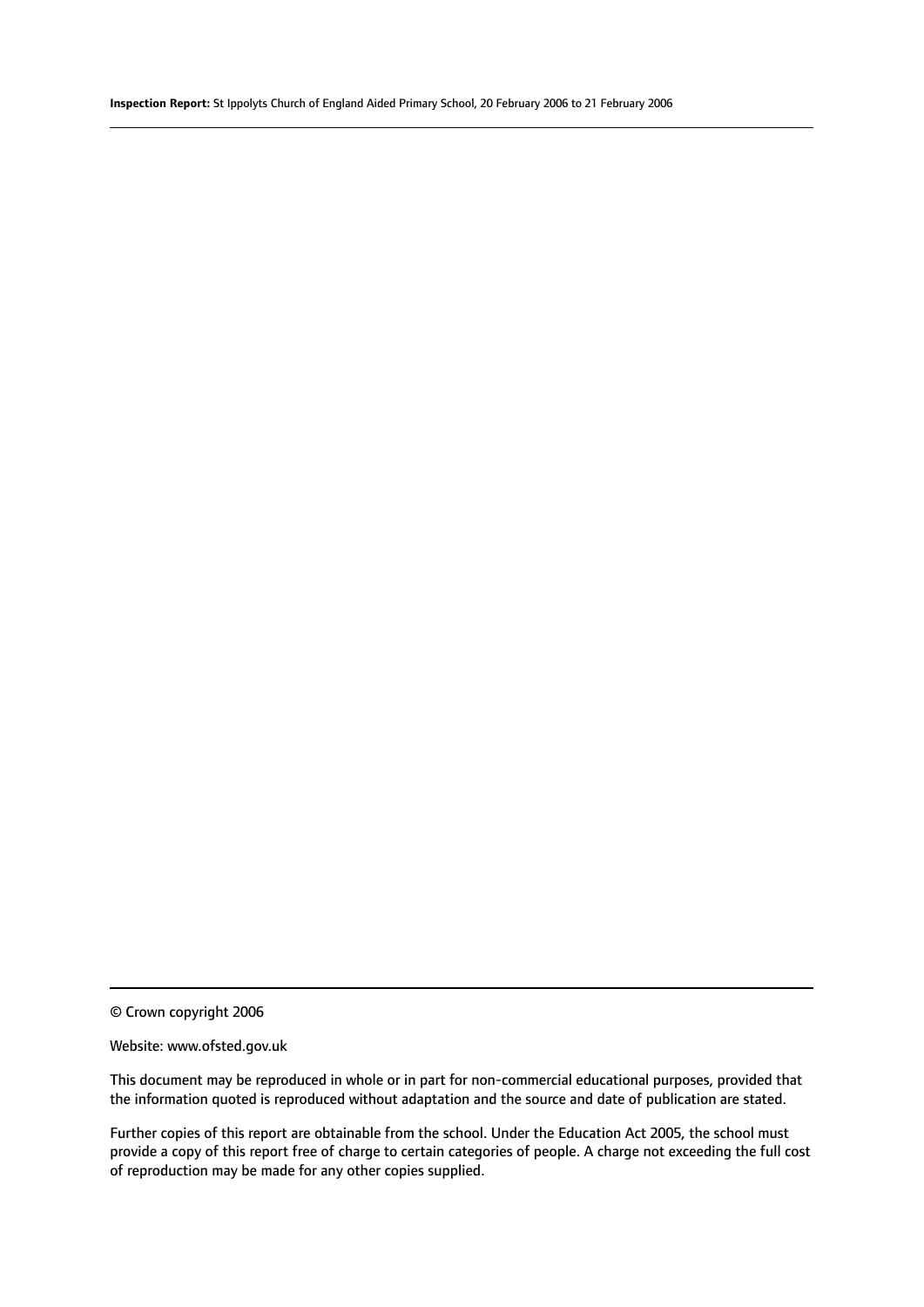## **Introduction**

The inspection was carried out by an Additional Inspector

## **Description of the school**

St Ippolyts is a small primary school in a village on the outskirts of Hitchin. It is a Church of England, voluntary aided school with a strong Christian ethos. The locality served by the school represents a wide mix of social backgrounds. The proportion of pupils eligible for free school meals is below average. Pupils are mostly of White British background. For a small number of pupils English is an additional language, but none is at the early stages of learning English. The proportion of pupils with learning difficulties and disabilities, including those with statements, is below average.

## **Key for inspection grades**

| Grade 1 | Outstanding  |
|---------|--------------|
| Grade 2 | Good         |
| Grade 3 | Satisfactory |
| Grade 4 | Inadequate   |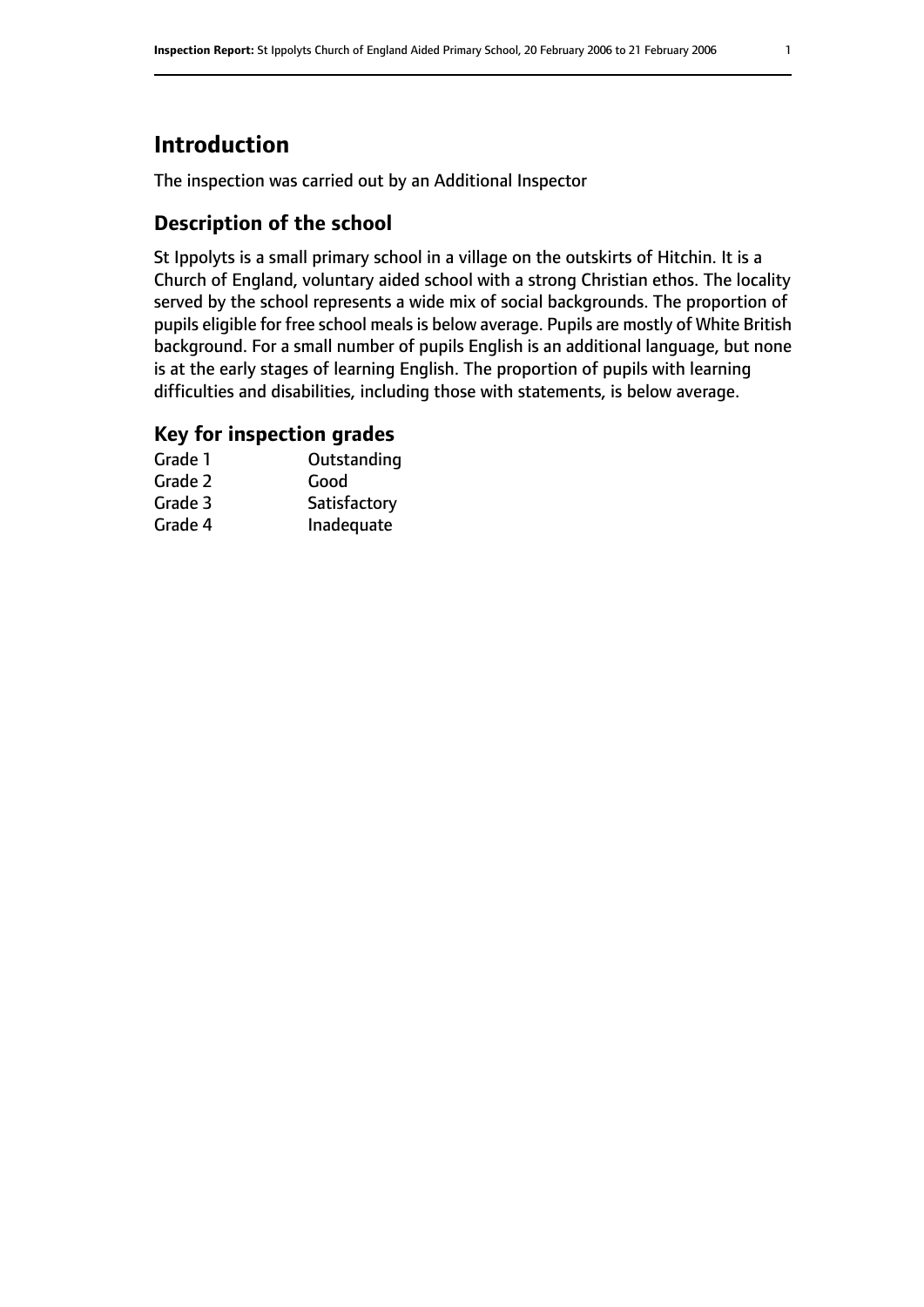## **Overall effectiveness of the school**

#### **Grade: 1**

This is an outstanding school that gives very good value for money. The school has been modest in its own estimation of its effectiveness. It has judged itself to be good, reflecting its desire to continue to find ways in which it can improve. Teaching is good, with some that is excellent. The key to the school's success is the excellent ethos for learning, which enables all pupils to make outstanding progress from the time when they enter the school. This happens because the school as a whole engenders in pupils a real desire to learn, sets them clear targets, monitors their progress towards them very effectively and enables parents to support them by sending home exceptionally useful reports. Standards are well above the national average. The school is aware that pupils could achieve even higher standards in English and is giving pupils more time to develop their written work. Pupils with learning difficulties and disabilities and those for whom English is an additional language make very good progress. Young children make good progress because of the good provision in the Foundation Stage, reaching above average standards by Year 1. This is an inclusive school, in which pupils of all faiths and backgrounds are valued within the strong Christian ethos. The care and support for pupils and the relationships between the pupils and adults are outstanding, as is pupils' personal development. Pupils enjoy school and say that it is very friendly. They have very positive attitudes towards learning and their behaviour is excellent. Parents feel that their children are very well cared for and secure. The school's leadership and management are outstanding. The school has very good procedures in place for tracking pupils' progress. Staff and governors work well together. Issues identified in the previous inspection have been addressed successfully. Given the strong sense of teamwork and commitment from all staff, the school is well placed to become even more effective.

#### **What the school should do to improve further**

- Continue to provide opportunities for pupils to improve the quality of their writing by giving them more time to develop and redraft it.

## **Achievement and standards**

#### **Grade: 1**

Children start school with standards that are generally average. They make good progress and attain standards that are above those expected by the time they join Year 1. Pupils' achievement is outstanding overall so that by the end of Year 6 standards are well above average in English, mathematics and science. Most pupils, including those with learning difficulties and disabilities and those who are at the early stages of learning English, make excellent progress. In 2005 standards in English and mathematicsimproved significantly in the national tests at the end of Year 2. Standards were very high compared with those nationally. At the end of Year 6, standards have been consistently high over recent years, well above the national averages in English, mathematics and science. English results have been very slightly lower on average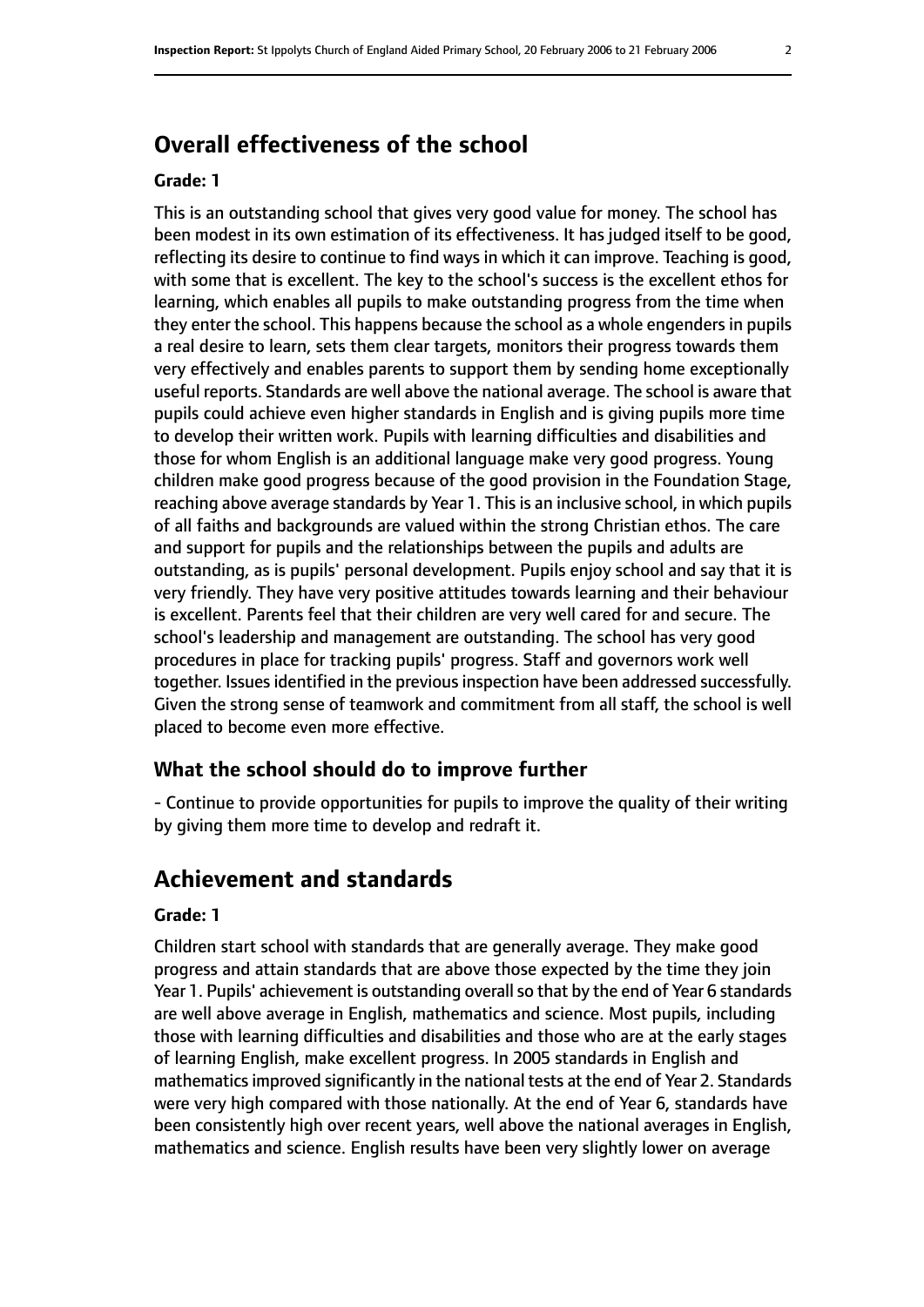than the other two subjects and the school is taking action to address this by increasing the amount of time that pupils have to develop and improve their written work. Pupils exceeded the targets set for the end of Year 6 in 2005 and they are on track to meet the targets for 2006. Standards are also high in art and history.

#### **Personal development and well-being**

#### **Grade: 1**

Pupils' personal development is outstanding. This is recognised by parents. They report that the school develops the whole child, both academically and personally, very well indeed. Pupils and adults show considerable respect and consideration for others. Pupils behave and concentrate very well indeed and are very positive about the many things they do. Their spiritual, social, moral and cultural development is outstanding. They are sensitive to the needs of others and are developing excellent social skills. Teachers take every opportunity to share with them the wonder of learning and they learn to value and appreciate a wide variety of cultures and beliefs. Parents and pupils value and enjoy school. This is one of the reasons why attendance is above average. Pupils develop a good understanding of how to lead a healthy life. They participate in regular physical education and swimming lessons and know about healthy eating. They are taught how to keep themselves safe through the comprehensive personal, social and health education programme and pupils report that there is virtually no bullying. They contribute positively to the community through charitable fund raising. Older pupils take on additional responsibilities through the school council and by helping younger ones. Pupils' progress in basic literacy, numeracy, and information and communication technology (ICT) skills equips them extremely well for their future well-being.

## **Quality of provision**

#### **Teaching and learning**

#### **Grade: 2**

Teaching is good and in some cases is excellent. The teaching is one of the reasons why pupils make outstanding progress. Teachers have excellent relationships with their pupils and manage them very well, but it is pupils' outstanding attitudes to work that are key, allowing them to gain the very most out of the teaching. Because of the pervading ethos created by the headteacher and deputy headteacher, pupils' behaviour in lessons is excellent and they work hard, showing great interest and enthusiasm. They say how much they like and respect their teachers, appreciating how much planning they do to make the lessons exciting. Teachers have good knowledge of their subjects and use questioning well to check that pupils understand what they have to do. Good use is made of ICT to present lessons in interesting ways. In an excellent lesson about the Antarctic, the teacher used email messages and video clips from the school's adopted ship, HMS Endurance, to illustrate life in the Polar Regions. The pupils were able to read the crew's responses to their own messages and learned a great deal in an interactive and stimulating lesson. Learning support assistants are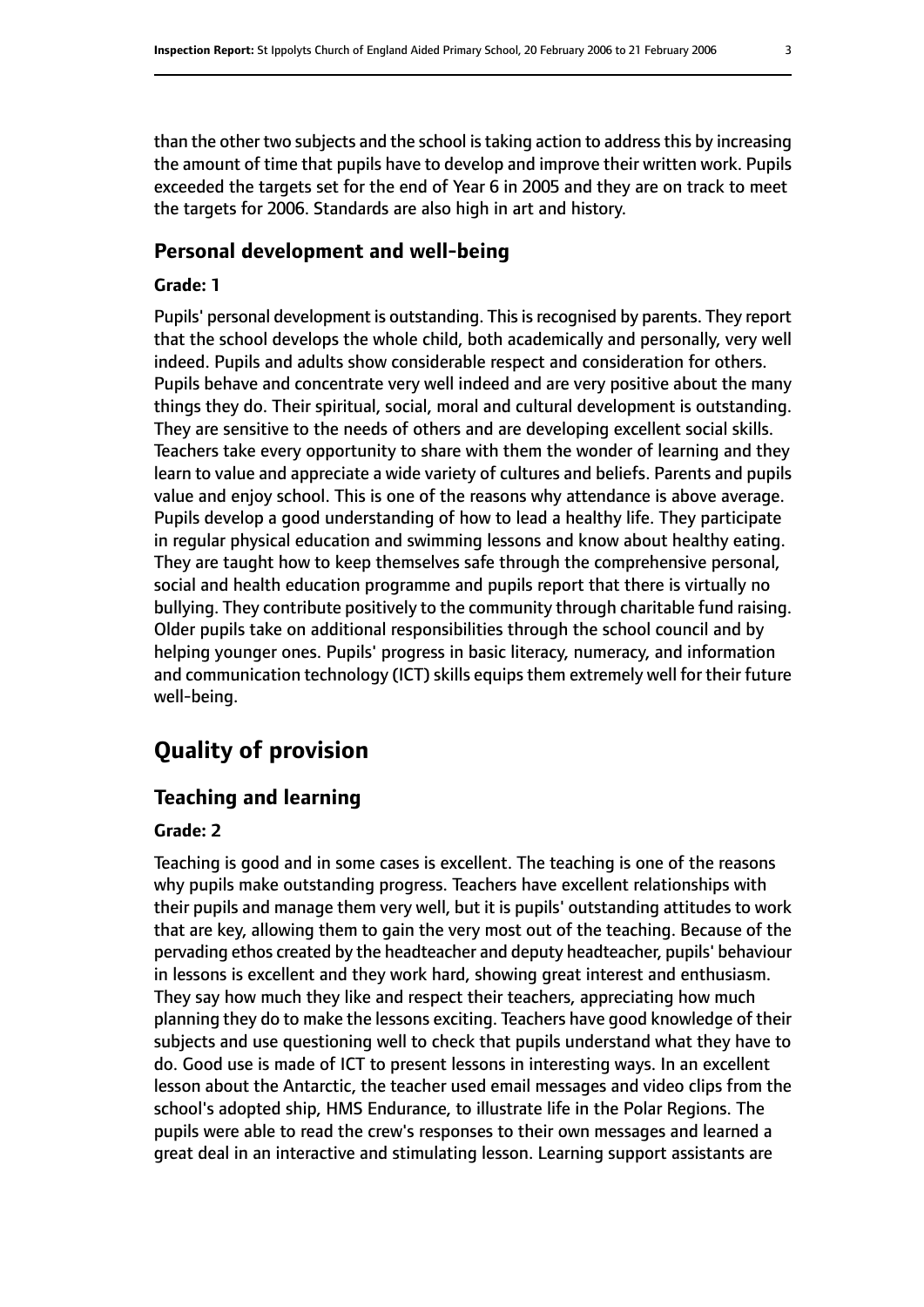used very effectively and teachers generally match the work well to the needs of pupils with differing levels of ability. However, there is a very small number of pupils whose needs are not always met quite as well where year groups are split between mixed age classes. The school is now looking at ways to group pupils with similar levels of ability and maturity together for key lessons in literacy and numeracy. Homework is set regularly and the teachers mark and assess work accurately.

#### **Curriculum and other activities**

#### **Grade: 2**

The curriculum is good and provides a rich variety of activities, including opportunities for pupils to learn to play a musical instrument. Pupils with learning difficulties and disabilities and those at the early stages of learning English are provided for very well indeed. There is good provision for literacy and numeracy. The pupils are well prepared to make use of ICT in their working lives. The school has good resources including a set of 16 lap top computers and interactive whiteboards. Staff are trained and confidently use them. The curriculum is considerably enriched by visits, including a whole school visit to a London theatre and a trip to Sutton Hoo. There is a satisfactory range of clubs to extend pupils' involvement and enjoyment of sports and the arts, including football, netball, orchestra and a chess club.

#### **Care, guidance and support**

#### **Grade: 1**

The school provides outstanding care, guidance and support. Within this small, friendly and very caring school, there is an atmosphere of close family. Staff know the pupils and their families well. Risk assessments are completed regularly to ensure that pupils learn in a safe environment. Child protection procedures are fully in place and staff know how to raise any concerns they may have. Strengths include the effective school council and the 'buddy' system, which enable older pupils to show initiative and exercise responsibility. Parents are very pleased with the care and guidance given to their children. The school provides very well for pupils with learning difficulties and disabilities. There are very good systems for assessing pupils' progress in English and mathematics. Assessment information is used effectively to match the work to meet the needs of almost all pupils. Annual reports to parents are exceptionally detailed, making clear to parents and their children the strengths and the areas for development in their work. Thus, parents are able to support their children's learning at home very well indeed.

## **Leadership and management**

#### **Grade: 1**

Leadership and management are outstanding. The headteacher, ably supported by the newly appointed deputy headteacher, has an excellent knowledge and understanding of the school. They monitor its work very well. As part of the school's very effective self-evaluation procedures, the headteacher consults regularly with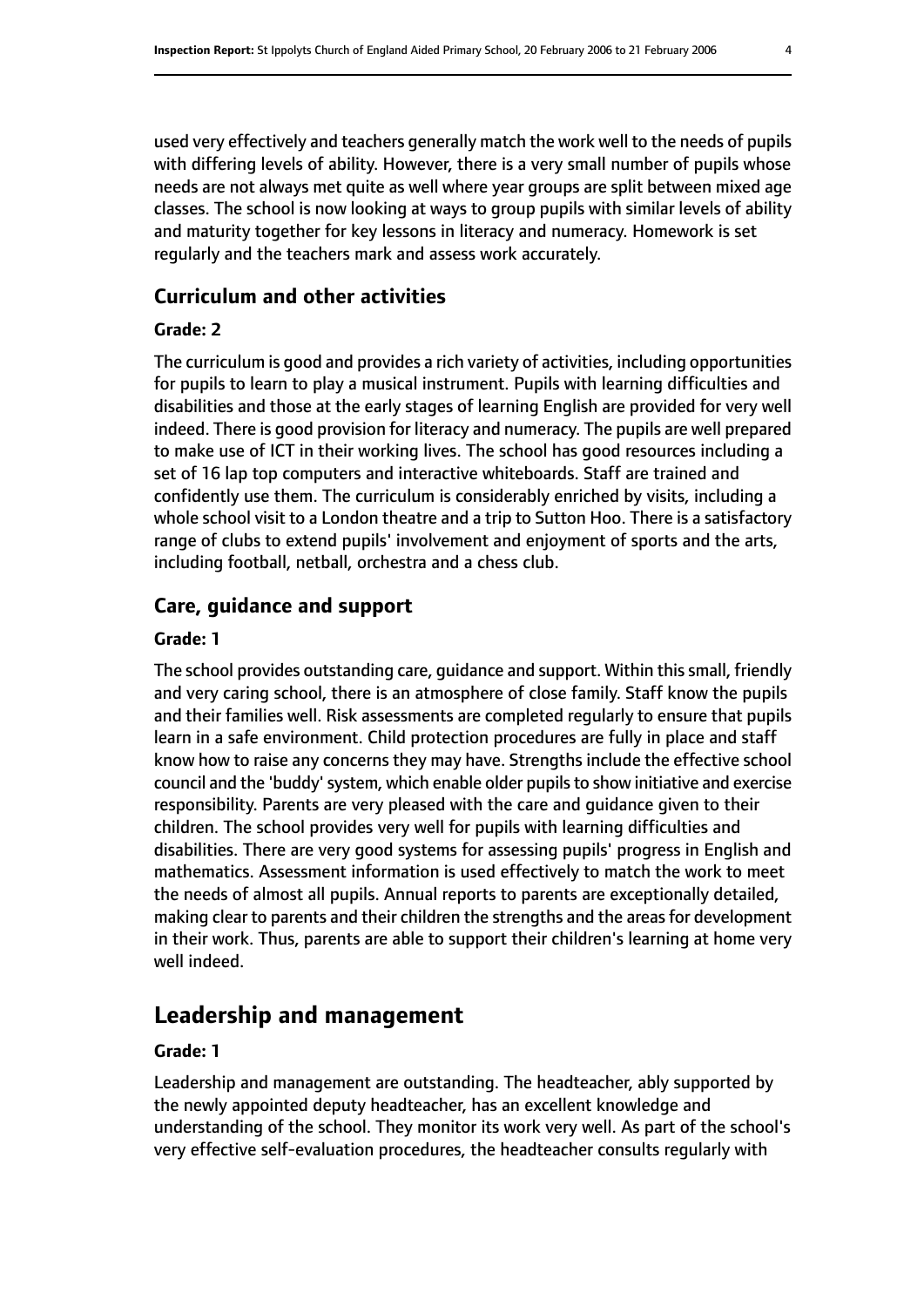governors, parents and pupils and has identified key areas that need to be addressed to further improve learning and continue to raise standards for all pupils. There has been good improvement since the last inspection. The headteacher is well supported by everyone associated with the school and all have high expectations for continued improvement. The governing body is supportive of the school and has a good understanding of its strengths and weaknesses. Consequently, the school's capacity to improve is good. The school building and grounds are of a very high quality. Considerable care is taken to provide pupils with a very attractive and clean learning environment that celebrates them and their achievements. Everyone is valued and all are given opportunities to succeed. Resources, especially the new computer equipment, are good and are used effectively.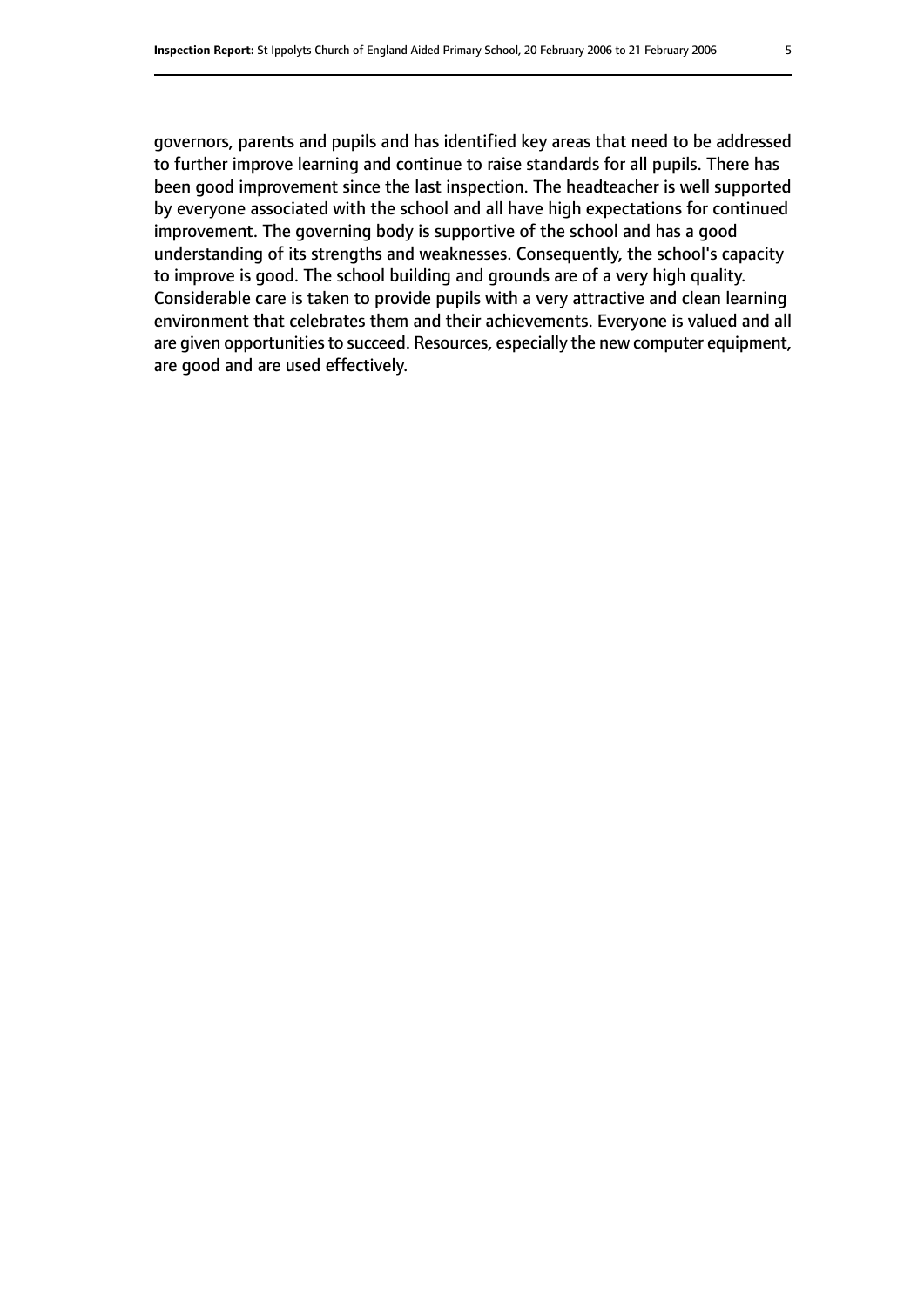**Any complaints about the inspection or the report should be made following the procedures set out inthe guidance 'Complaints about school inspection', whichis available from Ofsted's website: www.ofsted.gov.uk.**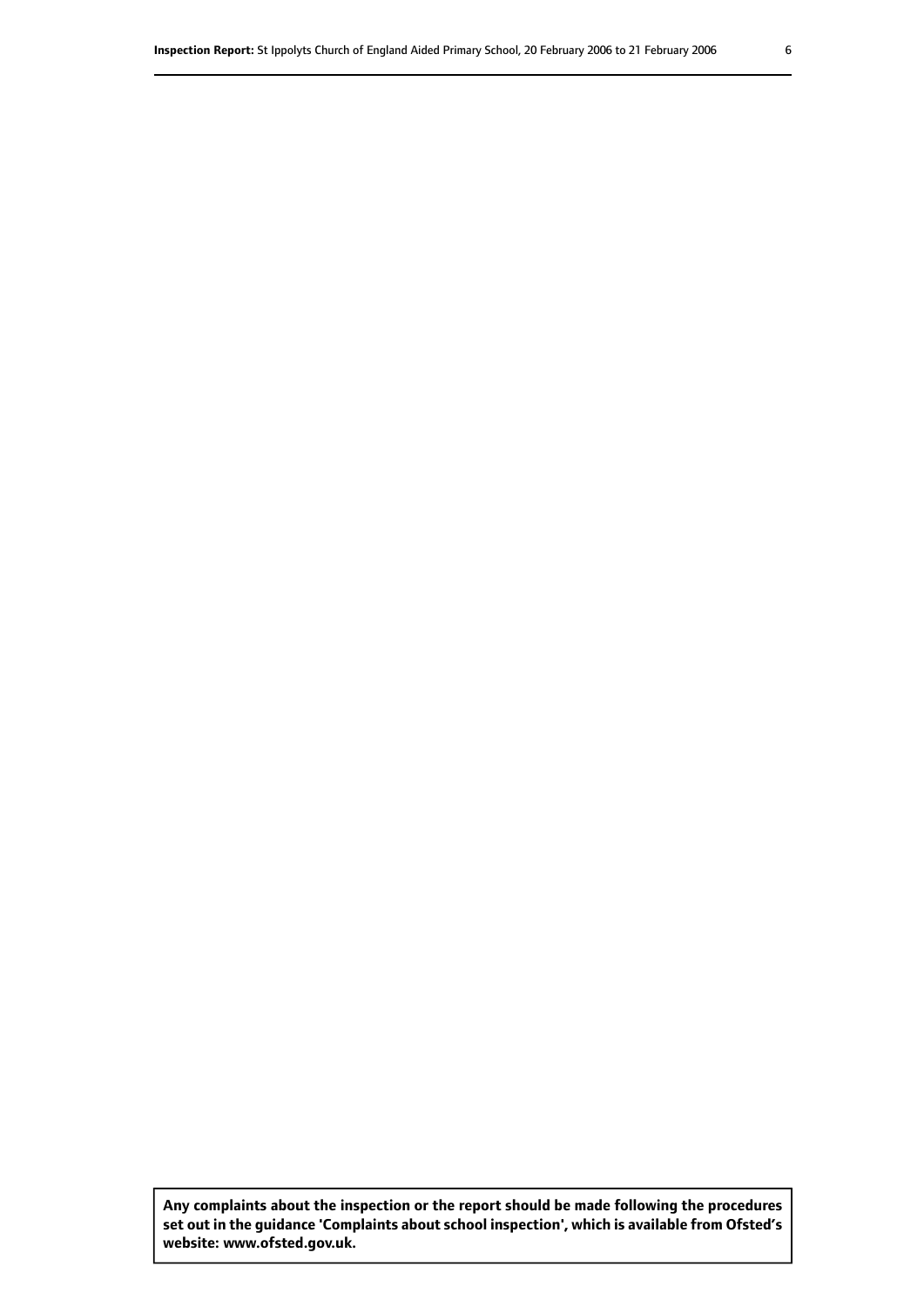## **Inspection judgements**

| Key to judgements: grade 1 is outstanding, grade 2 good, grade 3 | School         | $16-19$ |
|------------------------------------------------------------------|----------------|---------|
| satisfactory, and grade 4 inadequate                             | <b>Overall</b> |         |

#### **Overall effectiveness**

| How effective, efficient and inclusive is the provision of education,<br>integrated care and any extended services in meeting the needs of<br>learners? |            | ΝA        |
|---------------------------------------------------------------------------------------------------------------------------------------------------------|------------|-----------|
| How well does the school work in partnership with others to promote<br>learners' well-being?                                                            |            | ΝA        |
| The quality and standards in foundation stage                                                                                                           | ΝA         | <b>NA</b> |
| The effectiveness of the school's self-evaluation                                                                                                       |            | NА        |
| The capacity to make any necessary improvements                                                                                                         | <b>Yes</b> | NА        |
| Effective steps have been taken to promote improvement since the last<br>inspection                                                                     | Yes        | ΝA        |

#### **Achievement and standards**

| How well do learners achieve?                                                                               | NА        |
|-------------------------------------------------------------------------------------------------------------|-----------|
| The standards <sup>1</sup> reached by learners                                                              | ΝA        |
| How well learners make progress, taking account of any significant variations<br>between groups of learners | <b>NA</b> |
| How well learners with learning difficulties and disabilities make progress                                 | <b>NA</b> |

#### **Personal development and well-being**

| How good is the overall personal development and well-being of the<br>learners?                                  | ΝA        |
|------------------------------------------------------------------------------------------------------------------|-----------|
| The extent of learners' spiritual, moral, social and cultural development                                        | <b>NA</b> |
| The behaviour of learners                                                                                        | <b>NA</b> |
| The attendance of learners                                                                                       | <b>NA</b> |
| How well learners enjoy their education                                                                          | <b>NA</b> |
| The extent to which learners adopt safe practices                                                                | <b>NA</b> |
| The extent to which learners adopt healthy lifestyles                                                            | <b>NA</b> |
| The extent to which learners make a positive contribution to the community                                       | <b>NA</b> |
| How well learners develop workplace and other skills that will contribute to<br>their future economic well-being | <b>NA</b> |

#### **The quality of provision**

| How effective are teaching and learning in meeting the full range of<br>the learners' needs?          | ΝA |
|-------------------------------------------------------------------------------------------------------|----|
| How well do the curriculum and other activities meet the range of<br>needs and interests of learners? | ΝA |
| How well are learners cared for, guided and supported?                                                | NА |

 $^1$  Grade 1 - Exceptionally and consistently high; Grade 2 - Generally above average with none significantly below average; Grade 3 - Broadly average; Grade 4 - Exceptionally low.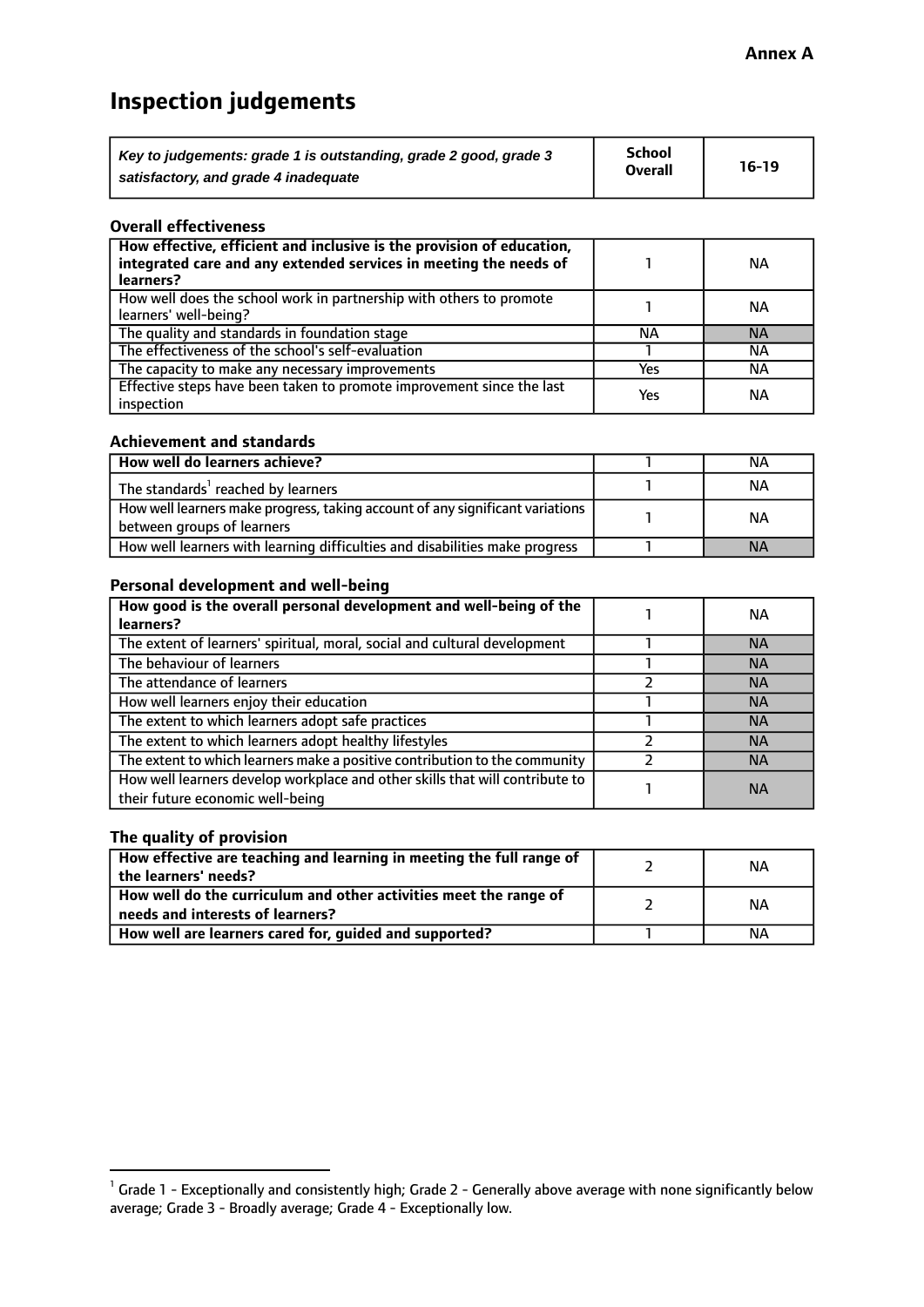## **Leadership and management**

| How effective are leadership and management in raising achievement<br>and supporting all learners?                                              |     | NA.       |
|-------------------------------------------------------------------------------------------------------------------------------------------------|-----|-----------|
| How effectively leaders and managers at all levels set clear direction leading<br>to improvement and promote high quality of care and education |     | <b>NA</b> |
| How effectively performance is monitored, evaluated and improved to meet<br>challenging targets, through quality assurance and self-review      |     | <b>NA</b> |
| How well equality of opportunity is promoted and discrimination tackled so<br>that all learners achieve as well as they can                     |     | <b>NA</b> |
| How effectively and efficiently resources are deployed to achieve value for<br>money                                                            |     | <b>NA</b> |
| The extent to which governors and other supervisory boards discharge their<br>responsibilities                                                  |     | <b>NA</b> |
| The adequacy and suitability of staff to ensure that learners are protected                                                                     | Yes | <b>NA</b> |

| The extent to which schools enable learners to be healthy                                                      |            |  |
|----------------------------------------------------------------------------------------------------------------|------------|--|
| Learners are encouraged and enabled to eat and drink healthily                                                 | Yes        |  |
| Learners are encouraged and enabled to take regular exercise                                                   | Yes        |  |
| Learners are discouraged from smoking and substance abuse                                                      | <b>Yes</b> |  |
| Learners are educated about sexual health                                                                      | <b>Yes</b> |  |
| The extent to which providers ensure that learners stay safe                                                   |            |  |
| Procedures for safequarding learners meet current government requirements                                      | Yes        |  |
| Risk assessment procedures and related staff training are in place                                             | Yes        |  |
| Action is taken to reduce anti-social behaviour, such as bullying and racism                                   | <b>Yes</b> |  |
| Learners are taught about key risks and how to deal with them                                                  | Yes        |  |
| The extent to which learners make a positive contribution                                                      |            |  |
| Learners are helped to develop stable, positive relationships                                                  | Yes        |  |
| Learners, individually and collectively, participate in making decisions that affect them                      | Yes        |  |
| Learners are encouraged to initiate, participate in and manage activities in school and the<br>wider community | <b>Yes</b> |  |
| The extent to which schools enable learners to achieve economic well-being                                     |            |  |
| There is provision to promote learners' basic skills                                                           | Yes        |  |
| Learners have opportunities to develop enterprise skills and work in teams                                     | Yes        |  |
| Careers education and quidance is provided to all learners in key stage 3 and 4 and the sixth<br>form          | <b>Yes</b> |  |
| Education for all learners aged 14-19 provides an understanding of employment and the<br>economy               | <b>NA</b>  |  |